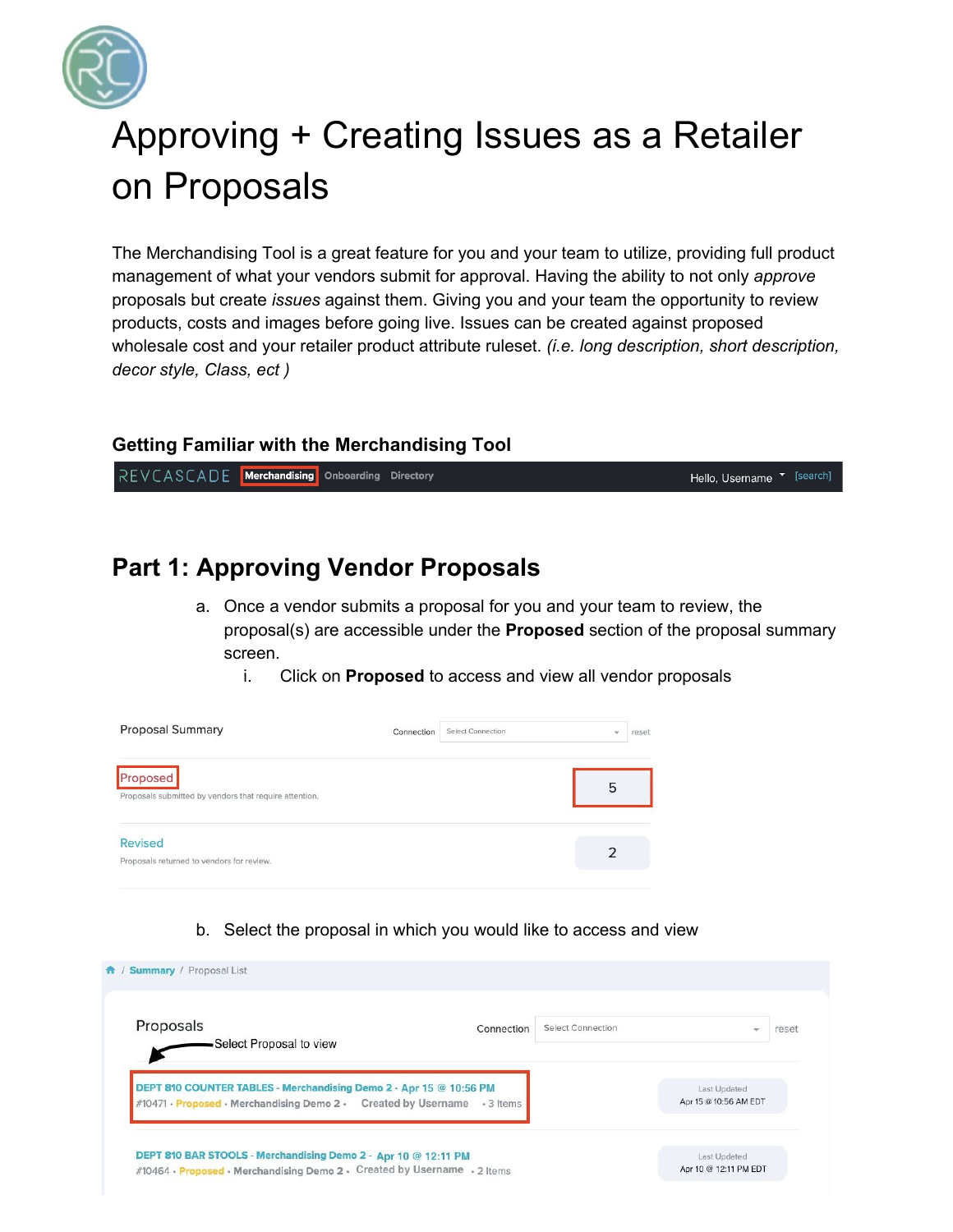

c. Once you are within the individual proposal screen, to view the products on the proposal, click the **Items** button on the left-hand side of the screen

| Proposal #10471 |                                                                    |                       | More Actions |
|-----------------|--------------------------------------------------------------------|-----------------------|--------------|
|                 | DEPT 810 COUNTER TABLES - Merchandising Demo 2 - Apr 15 @ 10:56 PM |                       |              |
|                 | Proposed • Merchandising Demo 2 • 3 Items                          |                       |              |
|                 |                                                                    |                       |              |
|                 | Select to view products                                            |                       |              |
| Summary         | Proposal Name rename                                               |                       |              |
| <b>ssues</b>    | DEPT 810 COUNTER TABLES - Merchandising Demo 2 - Apr 15 @ 10:56 PM |                       |              |
|                 |                                                                    |                       |              |
| <b>Workflow</b> | <b>Merchandising Demo 2 Owner</b>                                  | <b>Retailer Owner</b> |              |
|                 | Username                                                           | Username              |              |

- d. The screen after clicking on the *Items* button your products view will automatically default to the **Pricing** tab button
	- i. Wholesale Cost

If you approve the Wholesale Cost value the vendor submits you can proceed to view all the products and their attributes

ii. Retail Price

When the vendor initially imports the proposal template, whatever value is applied for this attribute gets auto-matically set and cannot be changed/updated. If the value is incorrect and must be changed/updated, the current proposal will need to be deleted and the vendor will need to create a new proposal with a corrected value for the attribute to update

|                 |           |                                   | Default View      |      |                      |              |
|-----------------|-----------|-----------------------------------|-------------------|------|----------------------|--------------|
|                 |           |                                   |                   |      |                      |              |
| <b>Summary</b>  | Actions * | <b>SKUs</b><br>Shipping<br>Images | Pricing<br>Issues |      | Cost (Low to High) * |              |
| Items           |           |                                   |                   |      |                      |              |
| <b>Issues</b>   |           | Search for items by name or SKU   |                   |      |                      | <b>Reset</b> |
| <b>Workflow</b> |           |                                   |                   |      |                      |              |
|                 |           | Item                              |                   | Cost | Price                | Margin       |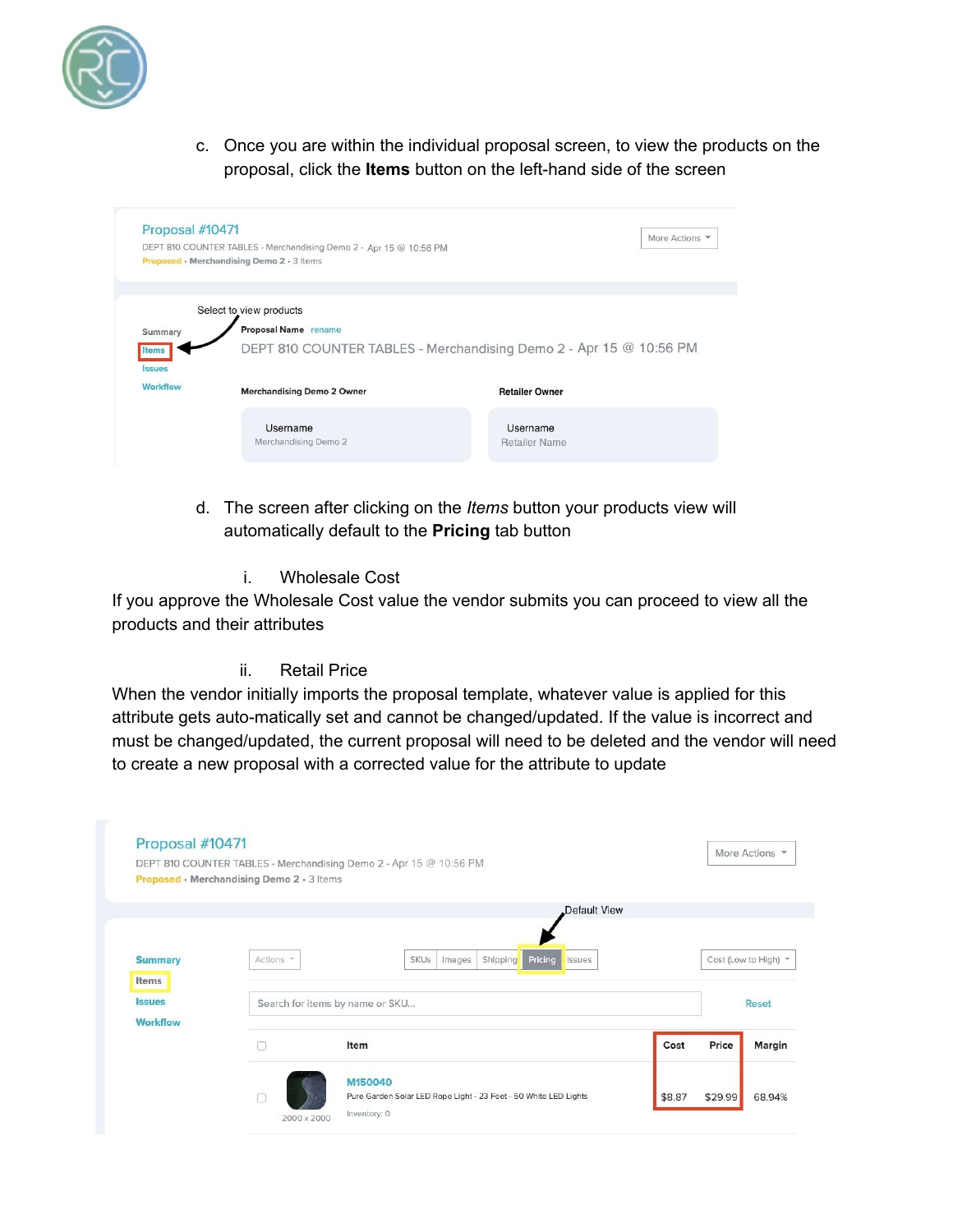

e. To view the proposed products, click the **SKUs** tab button

|                |             | Click to view<br>product attributes                                                         |                      |                      |
|----------------|-------------|---------------------------------------------------------------------------------------------|----------------------|----------------------|
| <b>Summary</b> | Actions *   | <b>SKUs</b><br>Pricing<br>Shipping<br>Issues<br>Images                                      |                      | Cost (Low to High) * |
| Items          |             |                                                                                             |                      |                      |
| <b>Issues</b>  |             | Search for items by name or SKU                                                             |                      | Reset                |
| Workflow       |             |                                                                                             |                      |                      |
|                |             | Item                                                                                        | <b>RC</b> Variant ID | <b>Retailer SKU</b>  |
|                | 2000 x 2000 | M150040<br>Pure Garden Solar LED Rope Light - 23 Feet - 50 White LED Lights<br>Inventory: 0 | 47190                | - Not Set -          |

f. To access and view the product attributes individually, click on the **blue bolded text** (Vendor SKU Number)

| Actions *   |                                 | <b>SKUs</b><br>Shipping<br>Pricing<br>Issues<br>Images           |                      | Cost (Low to High) * |
|-------------|---------------------------------|------------------------------------------------------------------|----------------------|----------------------|
|             | Search for items by name or SKU |                                                                  |                      | <b>Reset</b>         |
|             | Item                            | Select                                                           | <b>RC</b> Variant ID | <b>Retailer SKU</b>  |
| 2000 x 2000 | M150040<br>Inventory: 0         | Pure Garden Solar LED Rope Light - 23 Feet - 50 White LED Lights | 47190                | - Not Set -          |

g. A pop-up will appear, to view the Retailer Ruleset values created against that specific product, click the **Retailer** button on the left-hand side of the pop-up screen

Close

- i. The Rulesets you and your team require will appear with the values the vendor submitted against
- ii. If you approve the values you can close the pop-up and proceed to review the remaining products

| Inspect Item                                 |                                                                                                                      |                                                                            | $\times$ |
|----------------------------------------------|----------------------------------------------------------------------------------------------------------------------|----------------------------------------------------------------------------|----------|
| <b>Attributes</b><br>Vendor                  | Vendor SKU: 3924-439                                                                                                 | Tranquil Ceramic Garden Vase - White                                       |          |
| Retailer                                     | <b>Retailer Name Retailer Ruleset</b><br>Pier 1 Imports Retailer Ruleset<br><b>Retailer Name Retailer Attributes</b> | Ruleset created by you and your team -<br>communicate with RevCascade Team | Save     |
| Select to view<br><b>Retailer Atteibutes</b> | <b>Subclass</b>                                                                                                      | DEPARTMENT NAME                                                            | remove?  |
|                                              | Long Description                                                                                                     | PRODUCT LONG DESCRIPTION                                                   | remove?  |
|                                              | PLU Description                                                                                                      | PRODUCT SHORT DESCRIPTION                                                  | remove?  |
|                                              | Marketing Description                                                                                                | PRODUCT DESCRIPTION                                                        | remove?  |
|                                              | <b>Instore Date</b>                                                                                                  | DATE PRODUCT IS AVAILABLE                                                  | remove?  |
|                                              | <b>Value Strategy</b>                                                                                                | ÷<br>Best                                                                  | remove?  |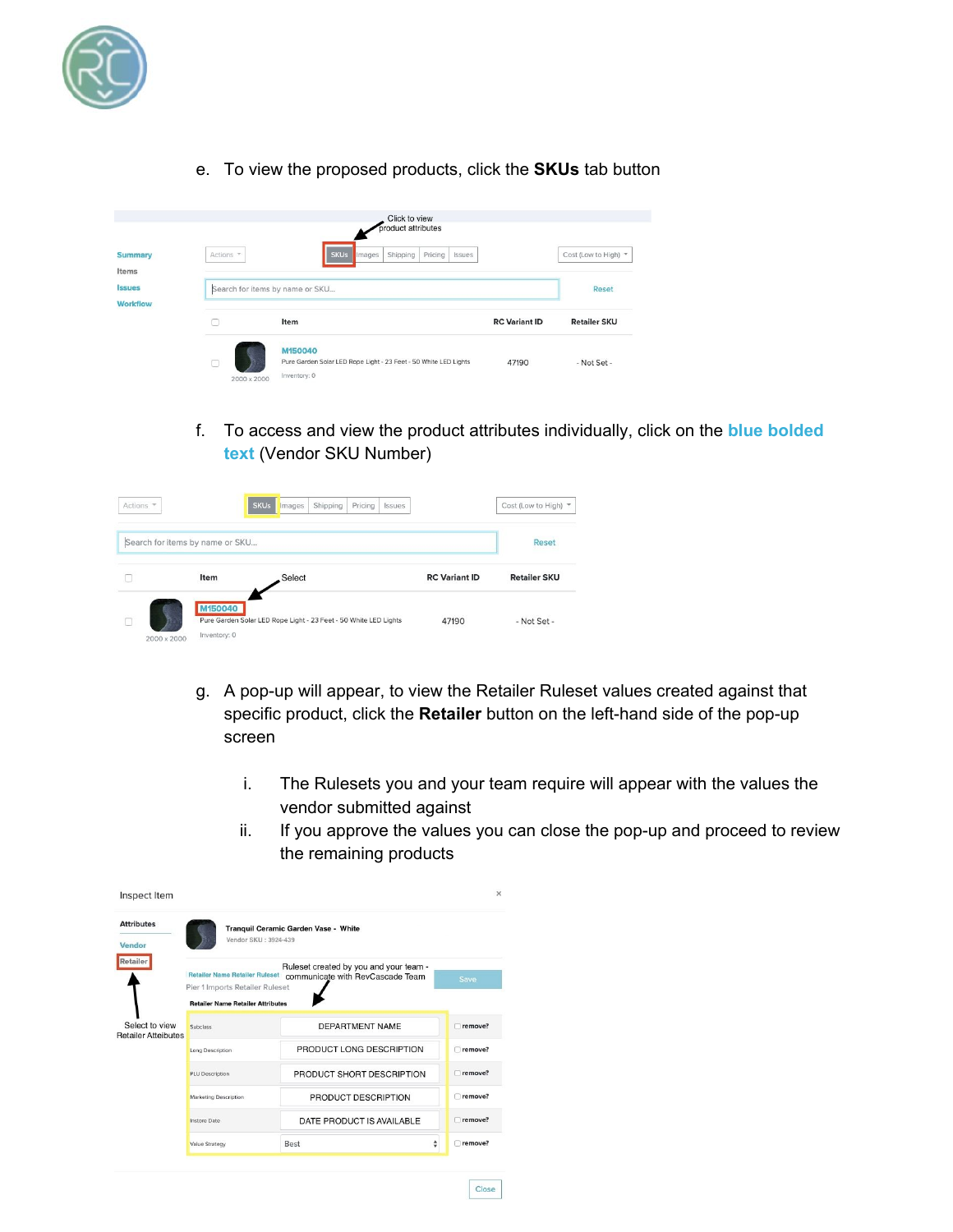

- h. If you don't have any changes and/or updates for the submitted proposal, click the **Workflow** button on the left-hand side of the Proposal page
- i. Click the **Approve Proposal** button pop-up to confirm approval. Click **Approval Proposal**

| <b>Summary</b><br>Items<br><b>Issues</b> | Proposal Workflow<br>This page lists the available actions given the current status of this proposal. |                |                 | Vendor + Retailer Compatibility<br><b>Check Overview</b>                        |              |
|------------------------------------------|-------------------------------------------------------------------------------------------------------|----------------|-----------------|---------------------------------------------------------------------------------|--------------|
| Workflow                                 | <b>Current Compatibility Status</b>                                                                   |                |                 | <b>Current Issue Status</b>                                                     |              |
|                                          | <b>Retailer Name Vendor Ruleset</b>                                                                   | <b>Passing</b> | Open            |                                                                                 | $\mathbf 0$  |
| Select to proceed to<br>approve proposal | <b>Retailer Namer Retailer Ruleset</b>                                                                | Passing        | <b>Resolved</b> | Click once                                                                      | $\mathbf{o}$ |
|                                          | Check the Items tab to review failing items.                                                          |                | Closed          | ready to<br>approve                                                             | $\mathbf{0}$ |
|                                          | <b>Return Proposal</b>                                                                                |                |                 | <b>Approve Proposal</b>                                                         |              |
|                                          | Select this option to return this proposal to the vendor for<br>review and/or changes.                |                |                 | Select this option to approve this proposal and proceed<br>to pricing approval. |              |

**…….Go to next page for Part 2 : Creating Issues against Vendor Proposals…...**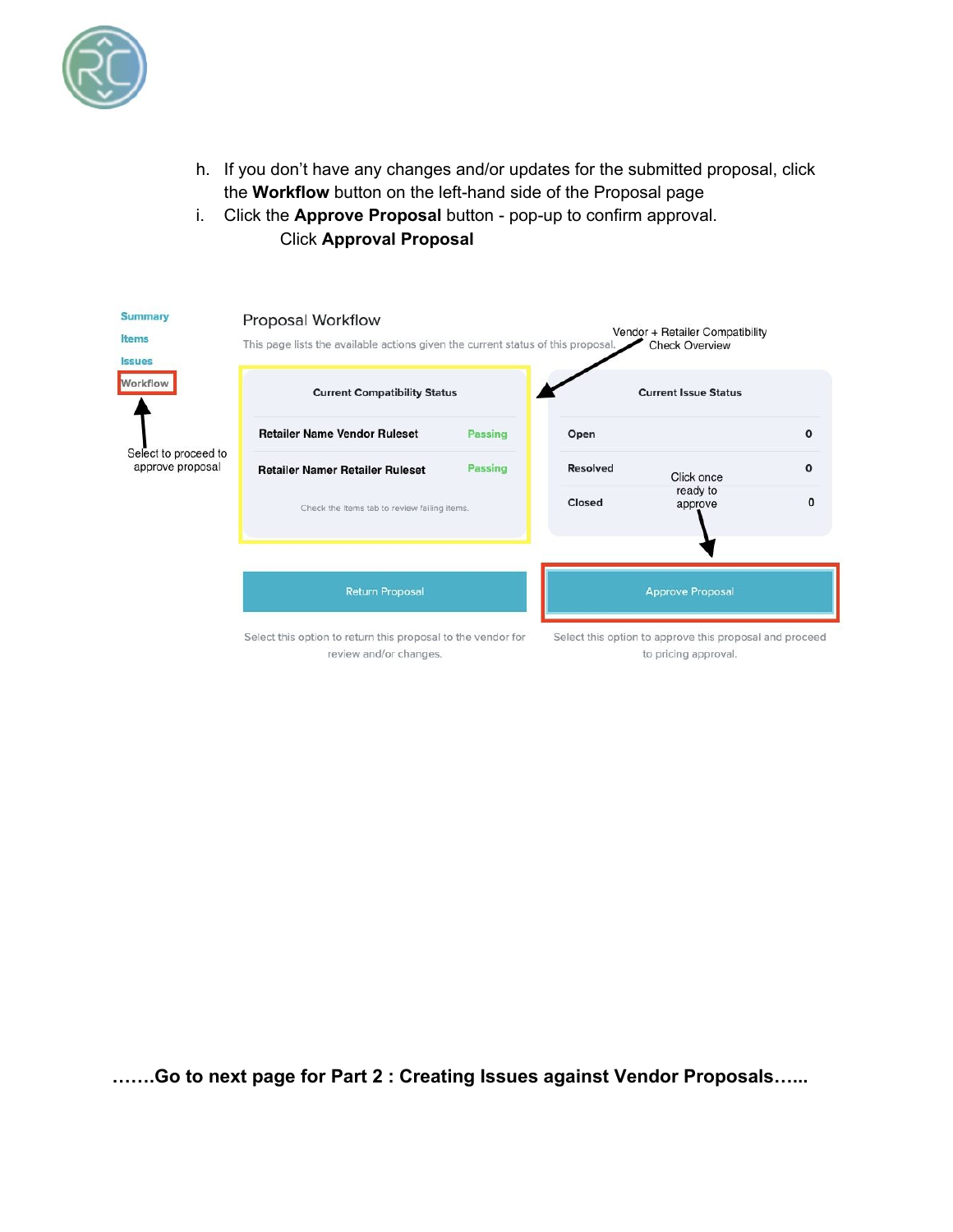

## **Part 2 : Creating Issues**

- a. Once a vendor submits a proposal for you and your team to review, the proposal(s) are accessible under the **Proposed** section of the proposal summary screen.
	- i. Click on **Proposed** to access and view all vendor proposals

| <b>Proposal Summary</b>                                            | Connection | <b>Select Connection</b> | $\overline{\phantom{a}}$ | reset |
|--------------------------------------------------------------------|------------|--------------------------|--------------------------|-------|
| Proposed<br>Proposals submitted by vendors that require attention. |            |                          | 5                        |       |
| <b>Revised</b><br>Proposals returned to vendors for review.        |            |                          |                          |       |

b. Select the proposal in which you would like to access and view



c. Once you are within the individual proposal screen, to view the products on the proposal, click the **Items** button on the left-hand side of the screen

|                        | Select to view products           |                                                                    |
|------------------------|-----------------------------------|--------------------------------------------------------------------|
| Summary                | <b>Proposal Name</b> rename       |                                                                    |
| Items<br><b>Issues</b> |                                   | DEPT 810 COUNTER TABLES - Merchandising Demo 2 - Apr 15 @ 10:56 PM |
| <b>Workflow</b>        | <b>Merchandising Demo 2 Owner</b> | <b>Retailer Owner</b>                                              |
|                        | Username<br>Merchandising Demo 2  | Username<br><b>Retailer Name</b>                                   |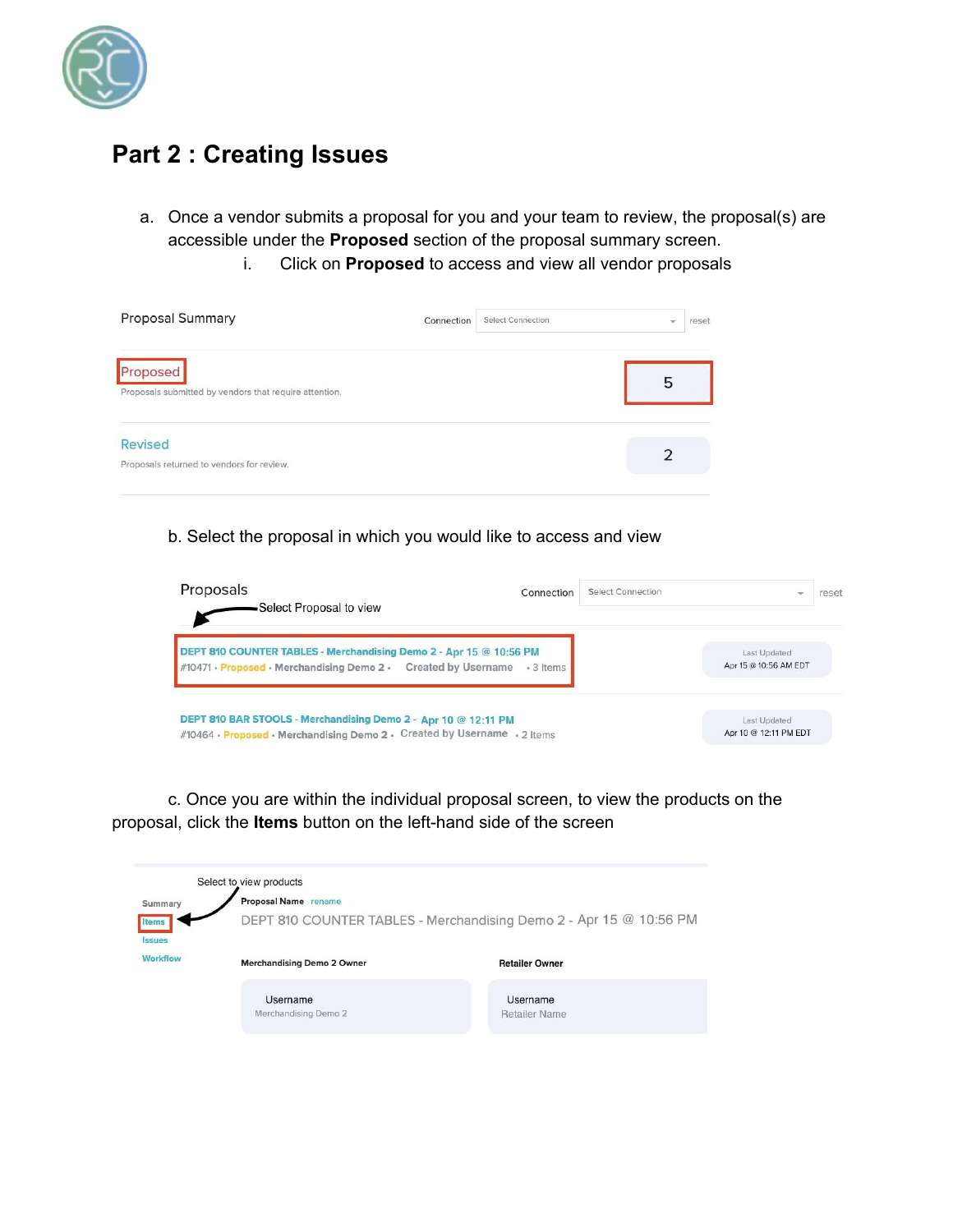

d. The screen after clicking on the *Items* button your products view will automatically default to the **Pricing** tab button

|                           |                                 | Default View                                                                                |                             |  |
|---------------------------|---------------------------------|---------------------------------------------------------------------------------------------|-----------------------------|--|
| <b>Summary</b><br>Items   | Actions *                       | Pricing<br>Images<br>Shipping<br><b>SKUs</b><br>Issues                                      | Cost (Low to High) *        |  |
| <b>Issues</b><br>Workflow | Search for items by name or SKU |                                                                                             | <b>Reset</b>                |  |
|                           | C                               | Item                                                                                        | Price<br>Cost<br>Margin     |  |
|                           | 0<br>2000 x 2000                | M150040<br>Pure Garden Solar LED Rope Light - 23 Feet - 50 White LED Lights<br>Inventory: 0 | \$8.87<br>\$29.99<br>68.94% |  |

ii. Wholesale Cost

If you wish to submit a revision to the vendors Wholesale Cost, you will want to follow the below steps:

**Step 1:** Select the product you wish to change the Wholesale Cost

**Step 2:** Use the **Actions** drop-down menu - Click **Adjust Costs…**

**Step 3:** Select the *Adjustment Type*

- a. Set To Value
- b. Adjust by Percentage
- c. Adjust by Fixed Amount
- d. Adjust Cents

**Step 4:** Enter new value

| <b>Adjustment Type *</b> |  |
|--------------------------|--|
| Set to Value             |  |
| New Value*               |  |
| 9.00                     |  |
|                          |  |

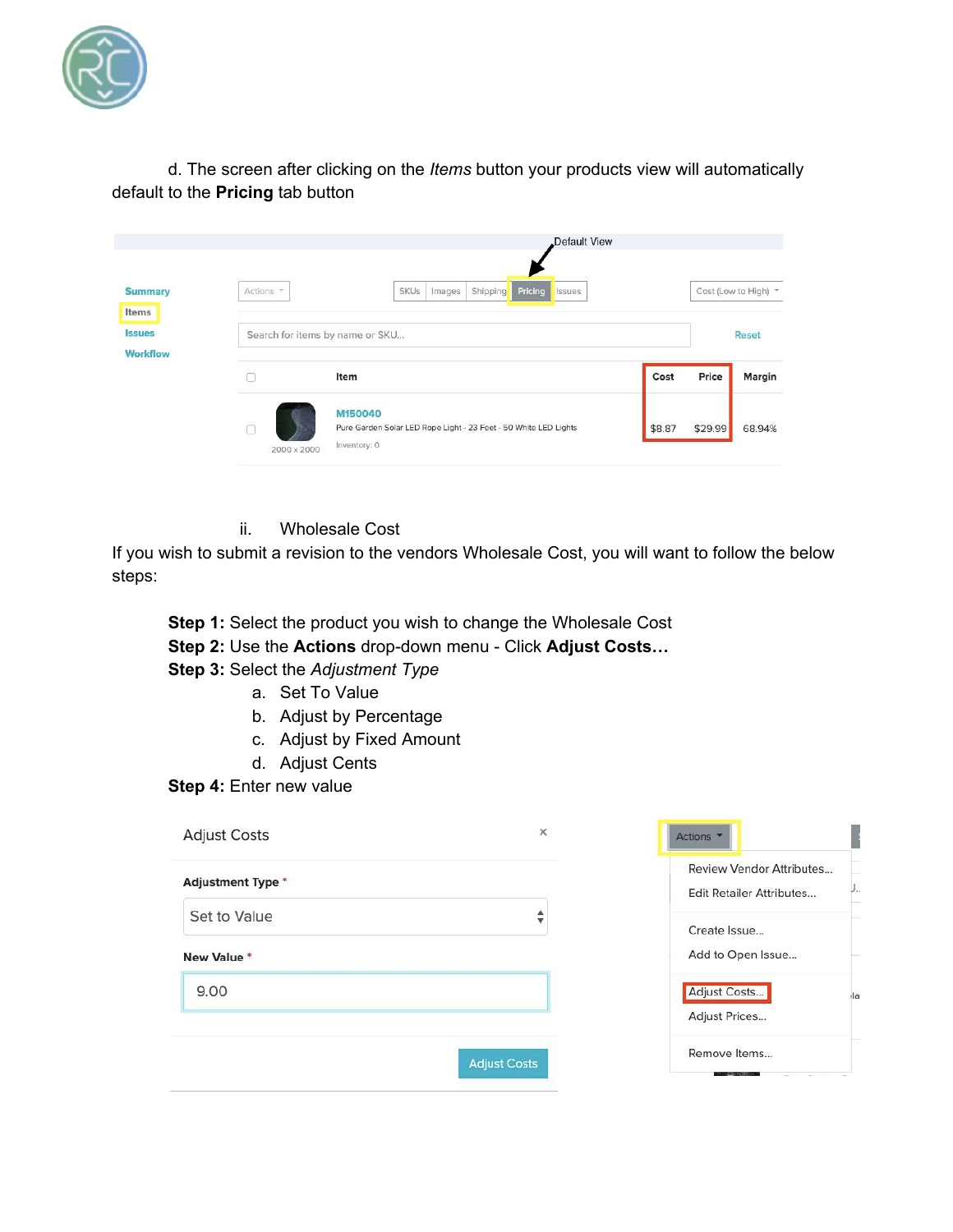

### iii. Retail Price

When the vendor initially imports the proposal template, whatever value is applied for this attribute gets auto-matically set and cannot be changed/updated. If the value is incorrect and must be changed/updated, the current proposal will need to be deleted and the vendor will need to create a new proposal with a corrected value for the attribute to update

### e. To view the proposed products, click the **SKUs** tab button

|                 |                                           | DEPT 810 COUNTER TABLES - Merchandising Demo 2 - Apr 15 @ 10:56 PM |                      | More Actions         |
|-----------------|-------------------------------------------|--------------------------------------------------------------------|----------------------|----------------------|
|                 | Proposed · Merchandising Demo 2 · 3 Items |                                                                    |                      |                      |
|                 |                                           | Click to view<br>product attributes                                |                      |                      |
|                 |                                           |                                                                    |                      |                      |
| <b>Summary</b>  | Actions *                                 | <b>SKUs</b><br>Shipping<br>Pricing<br>Images<br>Issues             |                      | Cost (Low to High) - |
| Items           |                                           |                                                                    |                      |                      |
| <b>Issues</b>   |                                           | Search for items by name or SKU                                    |                      | Reset                |
| <b>Workflow</b> |                                           |                                                                    |                      |                      |
|                 |                                           | Item                                                               | <b>RC</b> Variant ID | <b>Retailer SKU</b>  |
|                 |                                           |                                                                    |                      |                      |
|                 |                                           | M150040                                                            |                      |                      |

f. To access and view the product attributes individually, click on the **blue bolded text** (Vendor SKU Number)

| Actions - |                                 | <b>SKUs</b><br>Pricing<br>Shipping<br>Images                     | <i>Issues</i>        | Cost (Low to High) * |
|-----------|---------------------------------|------------------------------------------------------------------|----------------------|----------------------|
|           | Search for items by name or SKU |                                                                  |                      | <b>Reset</b>         |
|           | <b>Item</b>                     | Select                                                           | <b>RC</b> Variant ID | <b>Retailer SKU</b>  |
|           | M150040<br>Inventory: 0         | Pure Garden Solar LED Rope Light - 23 Feet - 50 White LED Lights | 47190                | - Not Set -          |

g. A pop-up will appear, to view the Retailer Ruleset values created against that specific product, click the **Retailer** button on the left-hand side of the pop-up screen

| <b>Attributes</b><br>Vendor | Vendor SKU: M150040                                                    | Pure Garden Solar LED Rope Light - 23 Feet - 50 White LED Lights           |                               |
|-----------------------------|------------------------------------------------------------------------|----------------------------------------------------------------------------|-------------------------------|
| Retailer                    | <b>Pier 1 Retailer Ruleset (SB)</b><br>Pier 1 Imports Retailer Ruleset | Ruleset created by you and your team -<br>communicate with RevCascade Team | Save                          |
| Select to view              | <b>Pier 1 Retailer Attributes</b><br>Subclass                          | <b>DEPARTMENT NAME</b>                                                     | remove?                       |
| <b>Retailer Atteibutes</b>  | Long Description                                                       | PRODUCT LONG DESCRIPTION                                                   | □ remove?                     |
|                             |                                                                        |                                                                            |                               |
|                             | PLU Description                                                        | PRODUCT SHORT DESCRIPTION                                                  |                               |
|                             | Marketing Description                                                  | PRODUCT DESCRIPTION                                                        |                               |
|                             | Instore Date                                                           | DATE PRODUCT IS AVAILABLE                                                  | remove?<br>remove?<br>remove? |